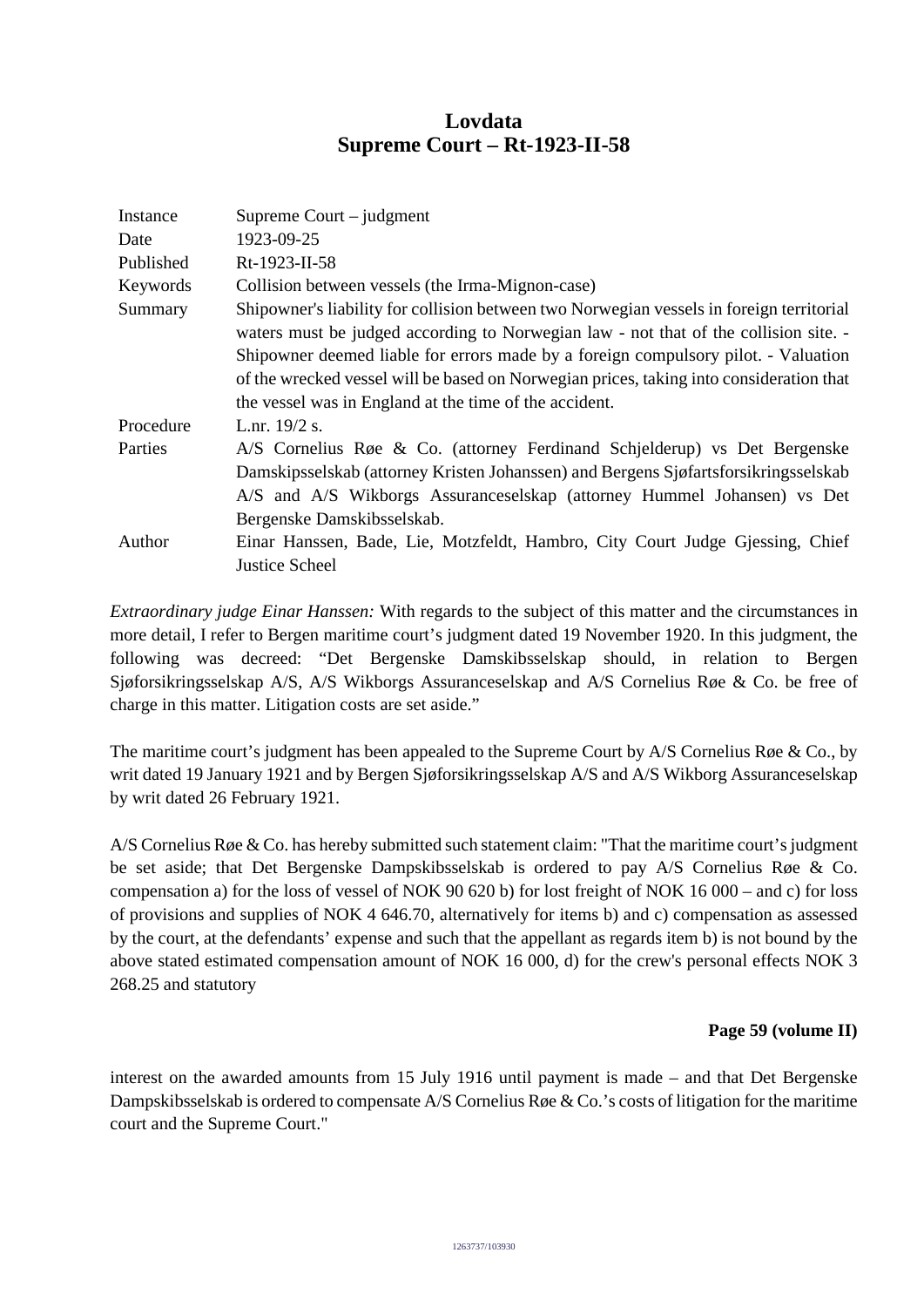Bergens Sjøforsikringsaktieselskab A/S and A/S Wikborgs Assuranceselskap have jointly submitted the following statement of claim: "That the maritime court judgment is set aside, that the defendant is ordered to pay to: 1. Bergen Sjøforsikringsaktieselskab NOK 51 938.11 with 5 per cent interest of NOK 20 000 from 30 September 1916, of NOK 31 402.26 from 23 December 1916 and NOK 535.86 from 28 September 1916 to 21 June 1921 and with 6 per cent interest from that day and until payment is made, and litigation costs for the maritime court and the Supreme Court. 2. A/S Wikborgs Assuranceselskap NOK 15 000 with 5 per cent interest on the amount from 30 September 1916 to 21 June 1921, and by 6 per cent interest from that day and until payment is made, as well as the litigation costs for the maritime court and the Supreme Court."

The defendant, Det Bergenske Damskipsselskab, has submitted the following statement of claim: "Principally: The maritime court's judgment is upheld and the defendant is awarded litigation costs for the Supreme Court from the claimants in solidum. Alternatively: That the defendant is acquitted against payment of: a) the insurance amount of the cargo with statutory interest, b) the crew's personal effects with statutory interest, c) compensation as assessed by the court for damage to the vessel, including provisions and supplies and freight with statutory interest. As compensation for the vessel is believed to reach the level of the insurance amount for comprehensive insurance, no objection is made to item c being divided into the comprehensive insurance amount, for which judgment in kind may be made, and in discretionary compensation in so far and as long as the vessel's value is believed to exceed the insurance amount.

A number of new documents have been submitted before the Supreme Court, which I shall return to later to the extent that they in my opinion may be of relevance to deciding the matter.

The dispute points are in some respects somewhat reduced, as the appellant has not before this court upheld its submission that "Irma's" shipowners were responsible for the pilot's error also under English law, while on the other hand, Det Bergenske Damskibsselskab has not upheld its objection to "Mignon" being considered a total loss.

I have come to a different conclusion than the maritime court. As regards the question of liability for damages itself, it is clear that the collision in this matter was solely caused by errors on "Irma's" side, and that it was "Irma's" compulsory pilot E. C. Burn who was directly responsible for this error.

However, it is disputed whether also "Irma's" shipmaster and lookout were co-responsible for the error. Moreover, it is disputed whether the issue of "Irma's" shipowners' liability for the damage caused by the collision shall be judged under English law or under Norwegian law. And finally, it is disputed whether the shipowners are liable under Norwegian law for errors committed by the compulsory pilot.

I find it reasonable to first deal with the issue of whether English or Norwegian law is applicable to the matter. The Norwegian legislation contains no provision on which country's law shall be applied in determining liability for damage caused by collision. Nor is there, as far as I am aware, any decision

# **Page 60 (volume II)**

by the Supreme Court on this question, in respect of a case like the present. In the Supreme Court judgment reproduced in RT-1906-165 it was indeed assumed that the question of whether the owner of a Norwegian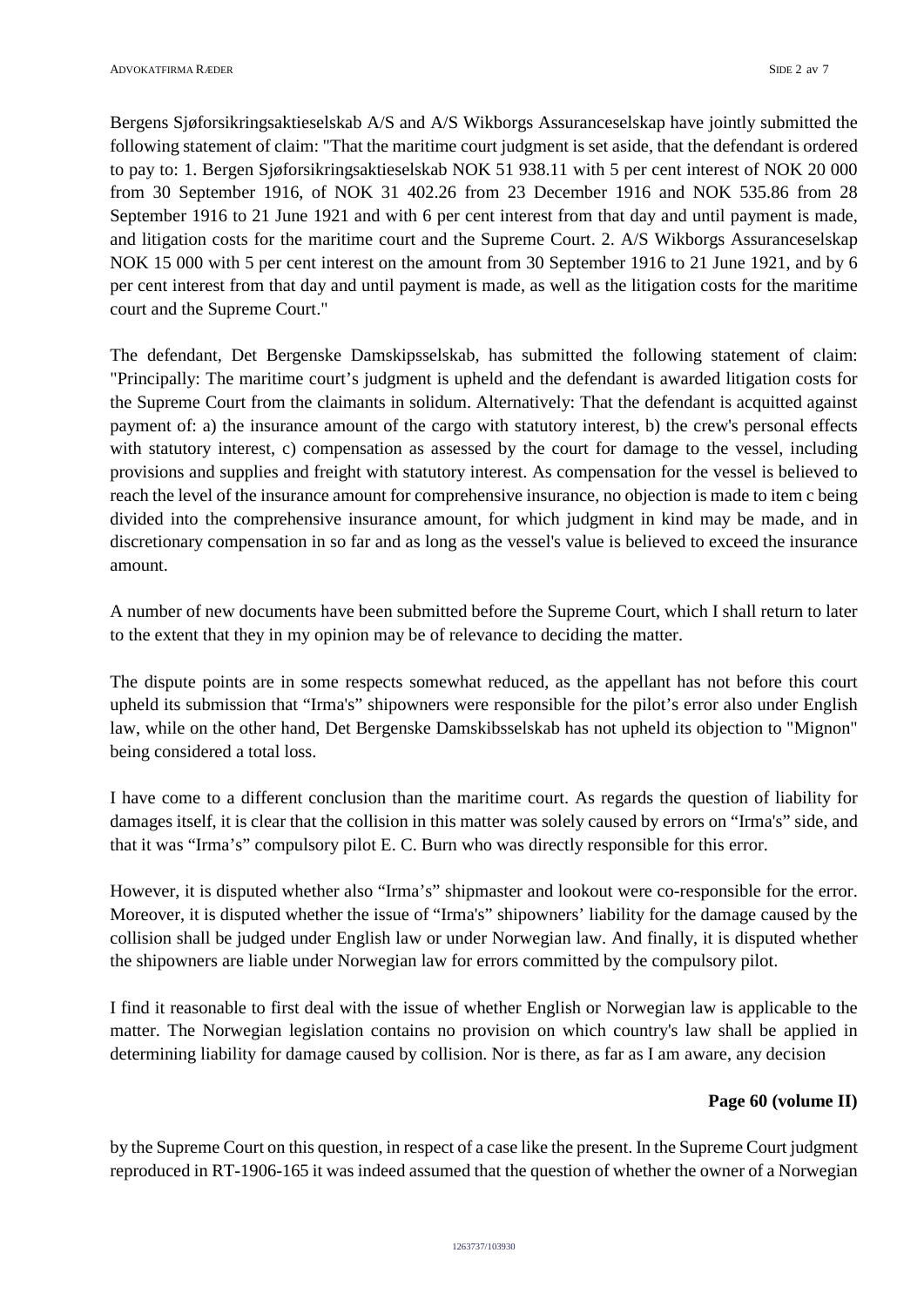vessel was liable for damage caused by a collision in the Kiel Canal which was caused by an error of the vessel's German compulsory pilot, should be adjudicated under German law. But this opinion was founded by the majority on specific circumstances of the then present case, and in any case that case stood apart from the current matter, in that the damaged vessel was not Norwegian.

The appellant argues that art. 12, subsection 2, no. 2 of the International Convention of 23 September 1910 on Collisions, also ratified by Norway, directly determines that Norwegian law must be applied, as it specifies that a court in a matter of collision shall apply the domestic substantive maritime provisions when all interested parties come from the same State as the court. Even apart from the fact that a convention under Norwegian law does not have direct force of law, I believe, however, that the view put forward by the appellant is incorrect. The term "national law" used in the Convention's art. 12 is in itself neutral, as the applicable international private law rules in a country are as much a part of national legislation as the country's substantive civil law rules. On the other hand the fact that the national laws are set against the Convention in this situation could certainly indicate that it refers to the national substantive maritime law rules. However, in my opinion one cannot attach any decisive importance to this comparison. After all, article 12, subsection 2, appears to be a limitation of the scope of the Convention, and it then seems to be outside the natural purpose of this provision if art. 12, subsection 2 no. 2 were to oblige a state to let its courts apply its own substantive maritime law rules on the particular situation covered by the provision. And on my part, I am utterly unable to understand what sensible reason one might have in this convention, which in general does not set out international private law rules (in the prevailing sense of the term), to expressly prohibit a state from allowing its courts to apply foreign substantive maritime law in a matter which must be assumed not to affect any other state's interest. I therefore believe that the provision must naturally be understood so that it does not impose any restrictions on the Contracting States with regard to the question of which country's law should be applied in the situation that the provision has exempted from the scope of the Convention.

In deciding which state's rules shall apply, one must then, as far as I understand, essentially resort to building on general legal principles and the nature of the matter in question. What principles one should set for the solution of international private law issues in general has been the subject of much difference of opinion. For my part, however, I find it natural to start with the view that a matter should preferably be judged by the law of the country to which it has its strongest connection, or to which it belongs most closely. It is of course not possible to generally solve all international private law issues from this general consideration, but

### **Page 61 (volume II)**

it nonetheless seems to me, that it is sufficient to provide a solution for the present case. After all, the issue concerns a Norwegian shipowner's liability to another Norwegian shipowner for damages caused by the first owner's vessel colliding with the other owner's vessel. And I think these circumstances must be said to be most strongly tied to Norway, irrespective of the collision taking place in another state's territorial waters. In my opinion, it is natural to regard the Norwegian Maritime Code such that its provisions for shipowners and also for shipowners' liability are primarily provided with Norwegian vessels in mind and for that matter, it must be considered in accordance with the intention behind the Code that these rules as far as possible apply to the adjudication of matters relating to Norwegian vessels. Furthermore, these are generally the rules which Norwegian shipowners know best and normally comply with. It is surely so that the Maritime Code must be assumed to be based on the presumption that the scope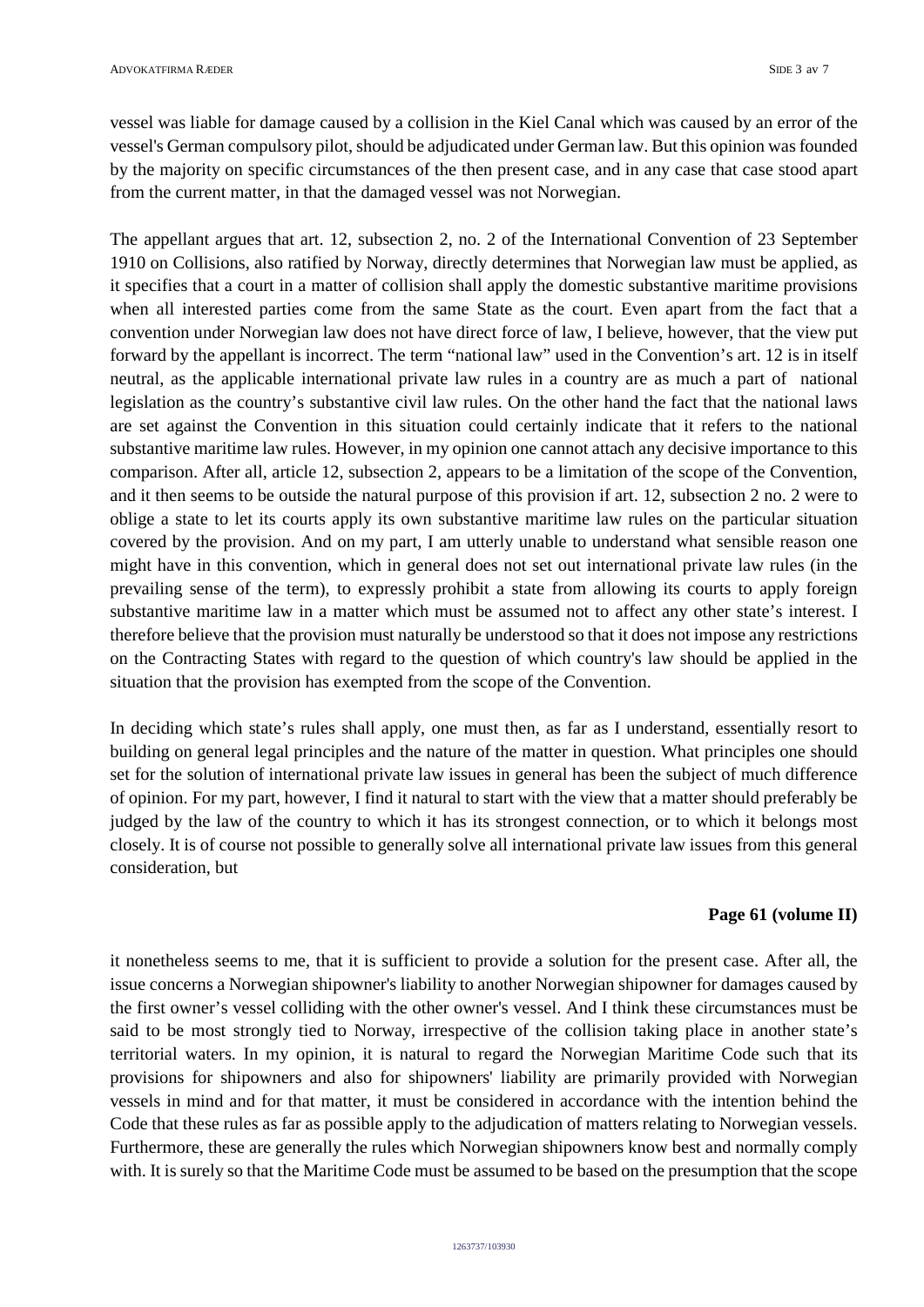of its provisions are limited by general international private law rules and that international considerations may lead to a limitation of the provisions' applicability to matters relating to Norwegian vessels. In the present case, where both vessels are Norwegian and likewise all the people whose interests are directly affected by the collision, I, however, do not think one might easily invoke any international consideration against allowing the application of Norwegian law. In support of this view, I believe I may also invoke the abovementioned article 12, subsection 2, no. 2 of the International Convention on Collisions. I namely assume that this provision must at least be given the effect that, based on international considerations there is no objection to a state allowing its courts to apply its domestic law in a case relating to a collision when all the interested parties belong to this state, regardless of where the collision has taken place.

I am aware that the result I have reached, namely that Norwegian law should be applied here, hardly corresponds with our conventional wisdom. As far as I know, those legal authors who have discussed the issue at all, have stated the opinion that a shipowner's liability in respect of a collision shall be assessed according to the law at the site of the collision, without exception being made for the situation that both vessels are domiciled in one and the same foreign state. This doctrine has, however, also been contradicted in Norway, and in foreign literature and case law there are differing opinions on the issue. For my part, I have not been able to find that the reasons generally cited for allowing the collision site's law to apply are decisive in a case like the present.

I shall in this regard point out that what the dispute in the present case is about is solely the issue of shipowner's liability. Regarding the question of under which country's law the issue of whether fault lies with one or the other vessel should be determined, there is no dispute. Which is reasonably associated with the fact that in the present case it is indifferent whether the matter is judged under Norwegian or English law.

As already mentioned, there is also disagreement between the parties about the contents of the applicable Norwegian law for this matter, insofar as it concerns

#### **Page 62 (volume II)**

the question of a shipowner's liability for errors committed by a compulsory pilot. However, in my view it can be read from, the Maritime Code, section 8, at the end of the first subsection, that a shipowner is also liable for the compulsory pilot's faults. I suppose that although the compulsory pilot is not taken on voluntarily by the shipowner (or the shipmaster), but obliged by law, it must be said that the work he performs on board is a work in the vessel's interest and in its service. As far as I know, it has also always been considered applicable law with us that the shipowner is responsible for the errors of the compulsory pilot. And this point of view has in fact likewise been taken as a basis for the Norwegian side during the negotiations about the International Convention on Collisions.

As it is clear, as mentioned, that the collision was due to errors from "Irma's" compulsory pilot either alone or in combination with mistakes made by the shipmaster and lookout, it is in accordance with the opinion that I have stated above that "Irma's" shipowners are obliged to pay compensation for the damages caused by the collision without needing to answer the question of whether any blame can be placed on the shipmaster or the lookout.

With regards to the size of the damage suffered, however, there is some dispute as far as the relationship between "Irma's" shipowners and "Mignon's" shipowners are concerned. Of the particular amounts, as set out in A/S Cornelius Røe & Co.'s statement of claim, it is only the compensation mentioned under (d)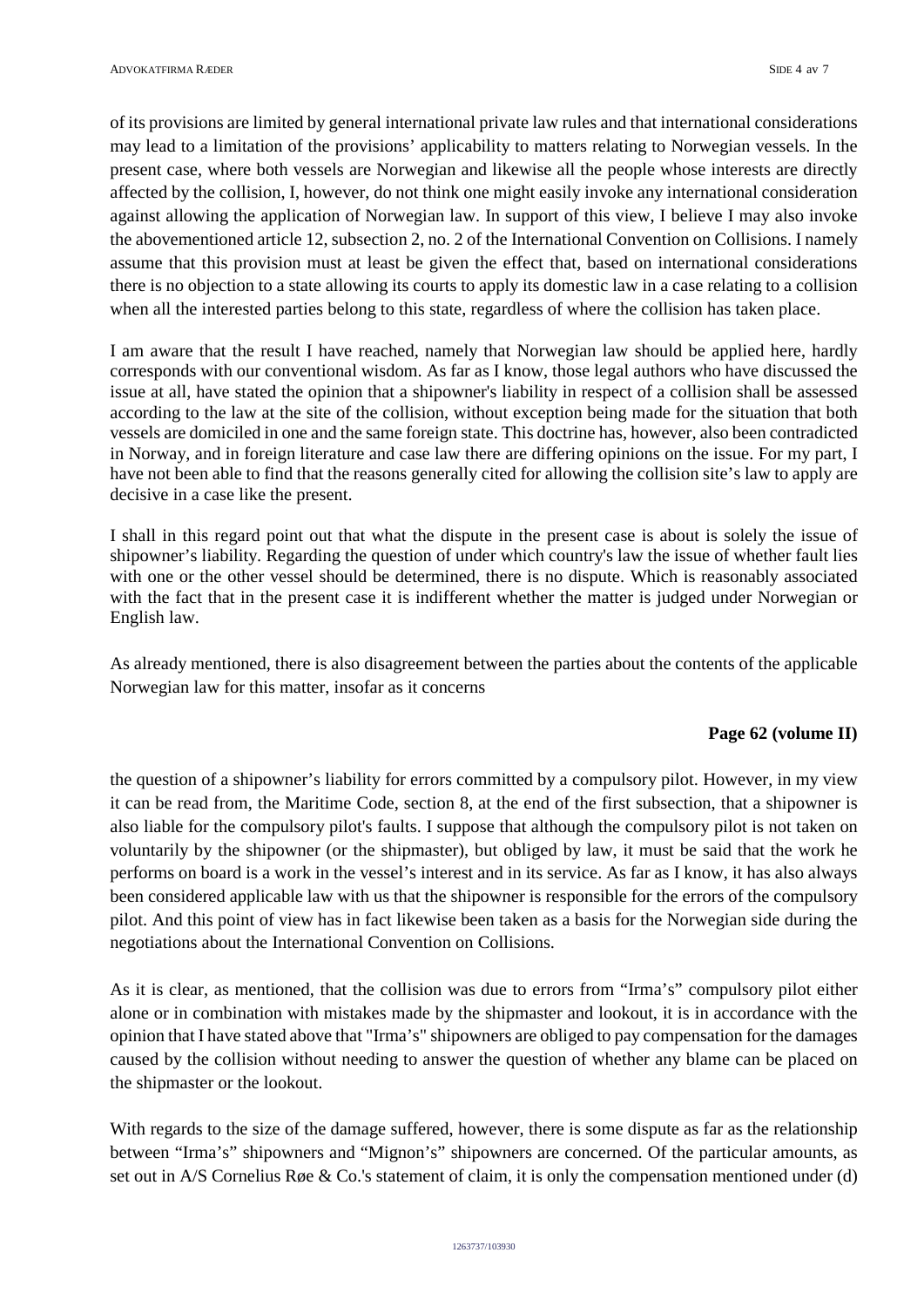for the crews effects which Det Bergenske Damskipsselskap has not objected to. Conversely, the company has denied the accuracy of the other amounts and claimed that the compensation in those cases should be determined by judicial assessment.

As regards the first item in the claim, it was obtained by A/S Cornelius Røe & Co. entering the vessel's value at a price of NOK 220.00 per tonne with NOK 125,620.00 and deducting the received insurance sum, totalling NOK 35,000.00. In support of this calculation, A/S Cornelius Røe & Co has before the Supreme Court submitted three statements from a shipowner and two ship brokers regarding vessel prices in the summer of 1916 and a letter from the War Insurance that, in July 1916, according to its tariffs, it could have taken over up to NOK 61,000 on the bark «Mignon». For my part, I cannot find that these statements sufficiently demonstrate that the vessel was as valuable as A/S Cornelius Røe & Co. have calculated. Nor can I find that sufficient justification has been obtained for the compensation amounts mentioned under b) and c). The NOK 16,000 listed as lost freight has, as far as I understand, been calculated by making a totally random deduction from the gross freight of NOK 21,125.15. And there is no evidence of the correctness of the amount listed for provisions and supplies.

Therefore, the determination of the compensation must, in my opinion, in so far as these three items are concerned, be referred to judicial assessment, under which both the vessel itself, the freight and the provisions and supplies will be taken into consideration. As there has been some procedure regarding the question of the principles for valuing the vessel, I find that I should comment that the valuation must be made while taking into account the prices that applied in Norway, however, also considering

# **Page 63 (volume II)**

the fact that the vessel was in Tyne, insofar as this may have a bearing on the value. As far as the freight is concerned, as far as I understand, there is an agreement between the parties that what may be required compensated is the gross freight less the likely costs of the voyage and a discretionary amount corresponding to the risk that the vessel would not arrive at its destination and as a consequence not earn the freight.

As for the interest claim submitted by A/S Cornelius Red & Co., I find that there is no opportunity to apply interest from an earlier date than the institution of legal proceedings. On the other hand, I think there is reason, in accordance with a request made during the oral arguments, to raise the interest rate to 6 per cent from 16 July 1921 in accordance with the law of the same day.

As stated in the claim from the Bergenske Dampskibsselskap, there has been no objection to it, in the event it is found to be liable for damages, is required to pay to the insurance companies those sums that these have paid. And, as far as I understand, the company has made no real objections to the payment of NOK 535.86 which Bergenske Sjøforsikringsselskap has paid for legal assistance in England. The claim made by Bergenske Sjøforsikringsselskap and Wikborgs Assuranceselskap will therefore be accepted.

As for the interest claim, there is also as regards the insurance companies presumed to be no reason to apply interest from an earlier date than the institution of legal proceedings, just as the interest rate cannot be set higher than 4 per cent for the time up to 16 July 1921. From this day, on the other hand, it is deemed reasonable to raise the interest rate in accordance with the companies' claims.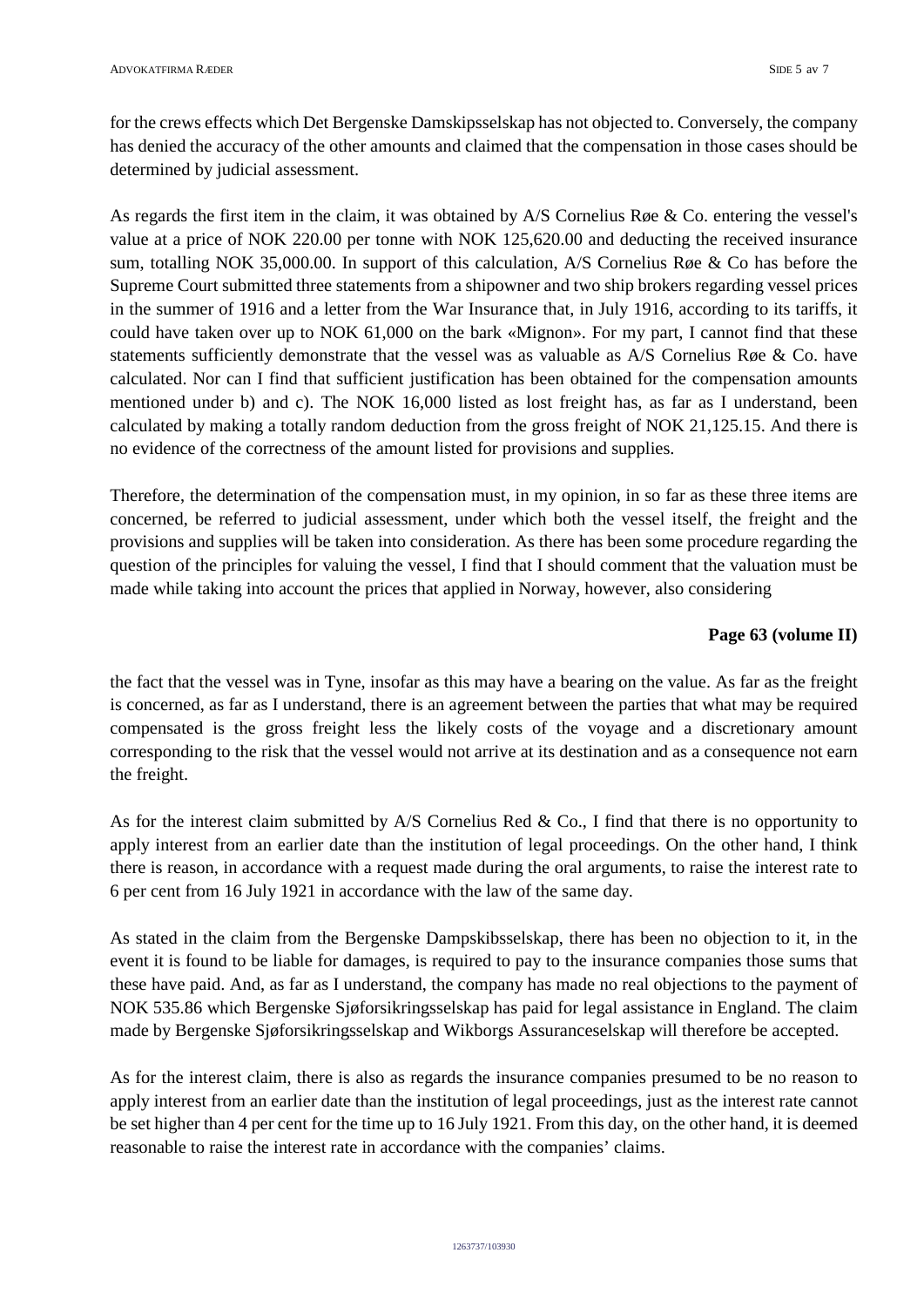I find that Bergenske Damskipsselskap should be charged the costs for the legal proceedings for both courts. For the maritime court, the cost amount will be considered as one for all three Claimants, while costs for the Supreme Court case must be separately attributed to A/S Cornelius Røe & Co. on the one hand and the two insurance companies on the other.

# *Conclusion:*

*Det Bergenske Damskibsselskap A/S should pay: 1) to Bergens Sjøforsikringsselskab A/S NOK 51,938.11, 2) to A/S Wikborgs Assuranceselskab NOK 15,000, 3) to A/S Cornelius Røe & Co. NOK 3,268.25 and the amount by which compensation for the shipowner's additional suffered loss from "Irma's" collision with "Mignon" on July 5, 1916, as determined by a maritime judicial assessment made at the expense of Det Bergenske Dampskibsselskap, may exceed NOK 35,000 – all with annual interest 4 of a hundred from 31 May 1917 to 16 July 1921 and 6 of a hundred from that day until payment is made.* 

*Det Bergenske Damskibsselskab will pay in litigation costs incurred before the maritime court to A/S Cornelius Røe & Co., Bergens Sjøfartsforsikringsselskab A/S and A/S Wikborgs Assuranceselskab NOK 1,500, and litigation costs incurred before the Supreme Court to A/S Cornelius Røe & Co. NOK 2,500 and to Bergens Sjøfartsforsikringsselskab A/S and A/S Wikborgs Assuranceselskab NOK 800.* 

*Extraordinary assessor Bade:* I agree in the essentials and in the result with the first voting judge.

*Assessor Lie and extraordinary assessor Motzfeldt*: Likewise.

*Extraordinary assessor, previously assessor Hambro:* Likewise. I find that the Supreme Court ruling in Rt 1906-165 et seq., mentioned by the first-voting judge, cannot be assumed to be decisive for a case such as the present, where both the injurious and the injured vessel are Norwegian and the case is settled by a Norwegian court. I agree with him that the rules of Norwegian law should apply in such cases and that those rules as laid out by the first-voting judge, lead to the result adopted by him. How the question will be resolved by a Norwegian court, if both vessels are of the same foreign nationality and the collision takes place in a third country's territorial waters, is beyond the decision made in the present case.

*Extraordinary assessor city court judge Gjessing:* Agree in the essentials and in the result with the first voting judge.

*Chief justice Scheel:* Likewise.

# *From the Maritime Court's judgment:*

The night between 4 and 5 July 1916 – a little over midnight – on the river Tyne in England there was a collision between the vessels "Irma" and "Mignon".

"Irma" had from Newcastle an English pilot on board, namely Edward C. Burn. - - -

Finally, it should be noted with regard to the pilot that by the provisions laid down on 1 October 1915, by brigadier general A. J. Kelly, according to the law of the state's defense (passed in connection with the war at that time - it is set out, inter alia - after repealing previous provisions of 29 November 1914 - that "an authorized pilot must be taken on board any